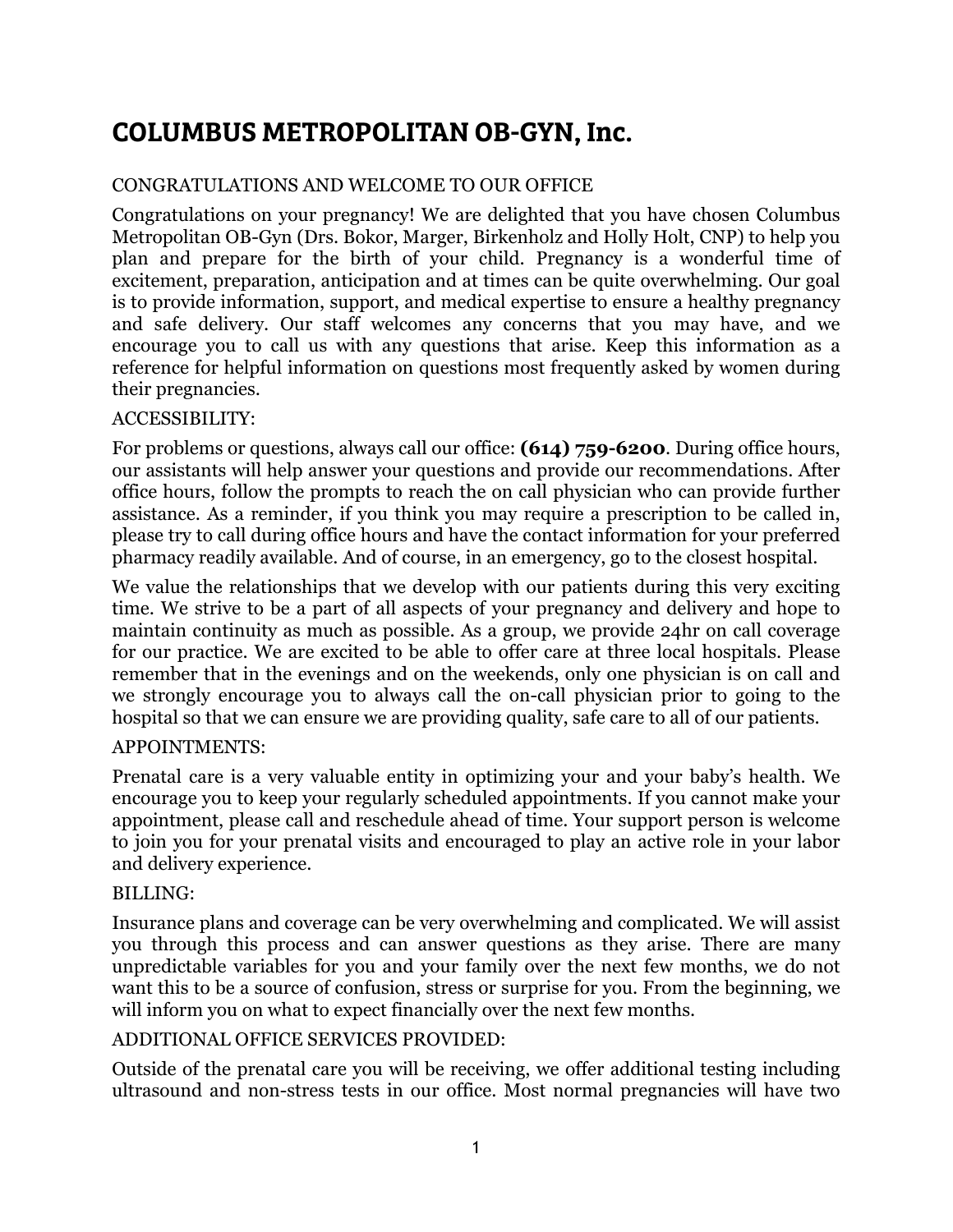ultrasounds, one very early to confirm your due date and another around 18-20 weeks to assess the baby's growth and development. If you would like to know the gender of your baby, we will try to evaluate this at your ultrasound at 18-20 weeks. We do not have a lab in our office but are fortunate to have access to a lab in our building and others nearby. We have a professional relationship with these labs but remember they are a separate entity from our office and billing will be handled directly through them.

#### HOSPITAL OPTIONS:

Our group offers care at:

#### *Grant Medical Center (OhioHealth)*

111 South Grant Ave Columbus, Ohio 43215 (614)566-9000 www.ohiohealth.com

 *Mount Carmel East Hospital*  6001 East Broad Columbus, Ohio 43213 (614) 234-6000 www.mountcarmelhealth.com

#### *Mount Carmel St. Ann's Hospital* 500 South Cleveland Westerville, Ohio 43081 (614) 989-4000

www.mountcarmelhealth.com

# CMOG's GUIDE TO A HEALTHY PREGNANCY

### **WHAT TO EXPECT: PRENATAL CARE**

#### **Appointments:**

*Normal pregnancies*: Most women who have normal, healthy pregnancies are seen monthly for the first seven months (28-30 weeks) of the pregnancy. During the last trimester, your appointments become more frequent, every one to two weeks to ensure the health of you and your baby.

*Complicated pregnancies*: Some women experience medical or obstetrical complications during pregnancy or may have a pre-existing medical condition. In the event of a high risk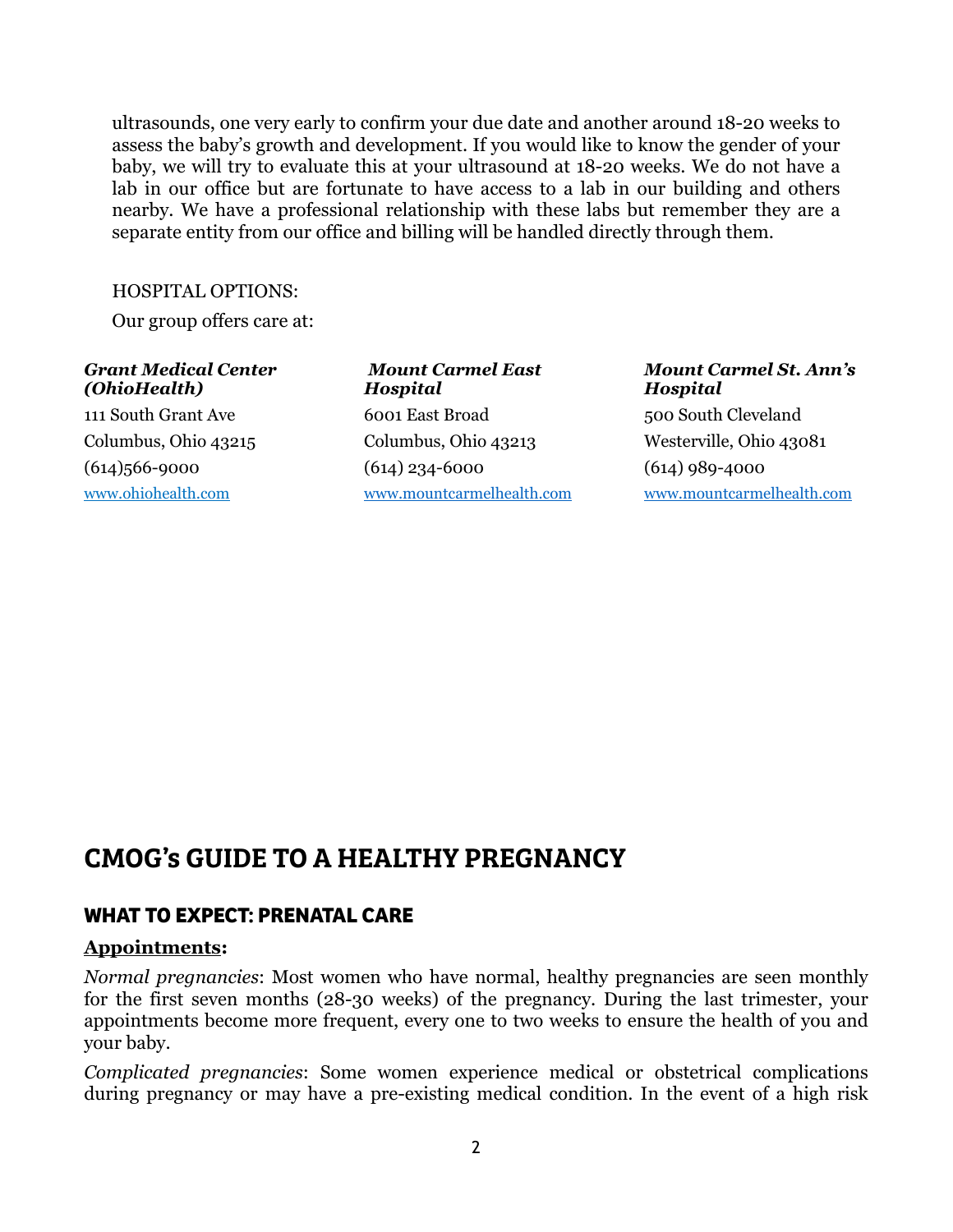pregnancy, we may need to see you more often to ensure a safe, healthy delivery. We may even refer you to a high risk specialist to help co-manage your pregnancy and those appointments would be separate from your routine care.

## **Routine Lab work:**

We recommend obtaining routine prenatal labs and cultures at your first appointment to screen for anemia, infectious diseases and immunity status. We may suggest additional screening for Sickle Cell, Cystic Fibrosis or other diseases at this initial appointment. Around 26-28 weeks, we will recommend screening for diabetes in pregnancy with a "sugar test." You will need to plan to be at the lab for at least 1hr for that test to be completed. You may also qualify for a medicine called RhoGAM depending on your personal blood type and will be discussed by your physician if necessary. Additional follow up lab work may be obtained at that time as well.

### **Routine Testing:**

- *Routine Appointments –* please drink plenty of water ahead of time and plan on having your urine, blood pressure, weight, baby's heart rate and growth assessed at every appointment.
- *Ultrasounds* routine pregnancies will have an ultrasound early in the 1st Trimester to confirm your due date and another around 18-20 weeks to assess the growth and development of your baby. Additional ultrasounds may be recommended by your physician as the pregnancy progresses if medically indicated.
- *Fetal Kick Counts* all women will be advised to monitor for their baby's movements. It is not unusual to feel inconsistent movements prior to 28 weeks but after that, your baby should be large and active enough to perceive regular movements. It is not necessary to count every hour but in times of noticeable changes or decreased movement, we would encourage you to eat a snack, rest on your left side and without distractions, monitor movements within an hour. You should expect to feel 5-10 "movements" in an hour. If you do not feel what you would expect to feel, we encourage you to contact our office immediately for further evaluation.
- *Group B Beta Streptococcus (GBBS) --* you will be screened for GBBS at the end of your pregnancy (35-36 weeks). It is a bacteria that 25% of women happen to carry. It can be part of your normal bacteria and not something that you have acquired or will give to anyone else. Women are typically asymptomatic but exposed infants can become very sick. A culture will be taken from the vagina the last month of pregnancy and will determine if you need antibiotics in labor to minimize exposure of your newborn.

#### **Specialized Testing:**

There are many options for prenatal testing including genetic testing and screening for chromosomal and anatomic abnormalities. Your doctor will review these screening options but may include:

• *Specialized Genetic Testing* – specific screening for genetic diseases that may be more prevalent in certain populations. Tests include screening for Cystic Fibrosis, Sickle Cell, Thalassemia's, Tay Sachs, Canavan's Disase, Fragile X, Spinal Muscular Atrophy etc.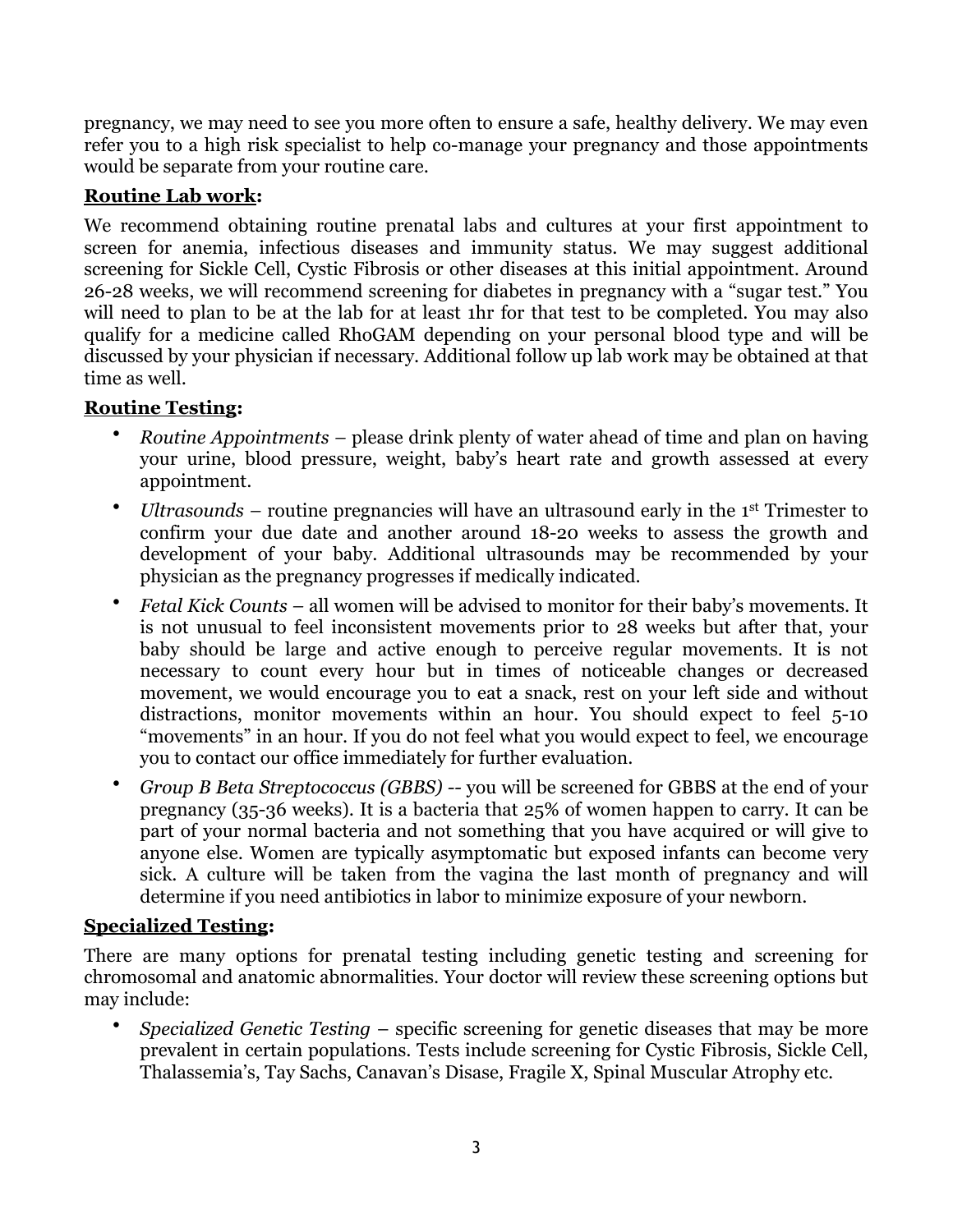- *1st Trimester screen* often times performed by High Risk specialists. Includes an ultrasound to measure the thickness on the back of the baby's neck (nuchal translucency) as well as blood work. This is offered as an early screening option for chromosomal abnormalities like Down's syndrome.
- *QUAD Screen/AFP testing* offered to all pregnant patients to screen for both chromosomal and anatomical abnormalities including Spina Bifida. Mom's blood work is drawn and a risk score is assigned based on certain hormone levels in her blood during this pregnancy. This is not a diagnostic test and is offered for screening purposes only. Abnormal results would require further testing.
- *Non-invasive Prenatal Testing (fetal DNA)* testing was originally designed for high risk patients who may be considered to have an elevated risk of having a baby with a chromosomal abnormality (maternal age >35, previous infant with chromosomal abnormality, abnormal findings on ultrasound or previous screening tests). It is now available for all women, low and high risk. Mom's blood work is drawn and fetal DNA can be identified in the mom's blood as soon as 10 weeks into the pregnancy. Available tests: Matern21, Panorama, InformaSeq \*\*
- *Invasive Prenatal Testing* -- tests include Amniocentesis and Chorionic Villi Sampling and are used less frequently due to advances in other non-invasive options. These tests are generally reserved as confirmation to other abnormal testing and are performed by high risk specialists.
- *Non-Stress Tests* a non-invasive monitoring test that is available in our office to assess the baby's well-being. It is indicated in complicated pregnancies but also pregnancies that progress past their due date or with women who are not experiencing adequate fetal movement. An external monitor is applied to assess the baby's heart rate and you will be monitored for at least 20 minutes. It is advisable to eat and drink prior to the testing and avoid smoking at least 1hr prior to the appointment as these can affect the baby's activity and responses.
- *Biophysical Profile*  an alternative non-invasive option for assessing a baby's health and well-being. An ultrasound is performed and a score is assigned based on specific evaluations including movement and amniotic fluid assessment within a 30min period.

\*\* Billing for these options is often handled by the individual lab or specialist. Insurance does not always fully cover advanced testing especially in low risk women and these charges may be separate from our office. There may be an out of pocket expense for you but you may contact the lab for more details on expected expense and payment options.

#### **Vaccines:**

Pregnancy is a time when women can be extremely susceptible to serious illnesses including Influenza (Flu). We strongly recommend that all pregnant patients receive the Flu vaccine during Flu season. We encourage you to avoid the intranasal Flu-mist and can request thimerosal-free options at your local pharmacy if you desire.

There has been a recent national resurgence of Pertussis (Whooping Cough), which is a disease that will not typically harm a pregnancy but can be devastating to a vulnerable newborn. We are now recommending that all pregnant patients (and close contacts including significant others and family members) receive the Tdap vaccine during EACH pregnancy in the third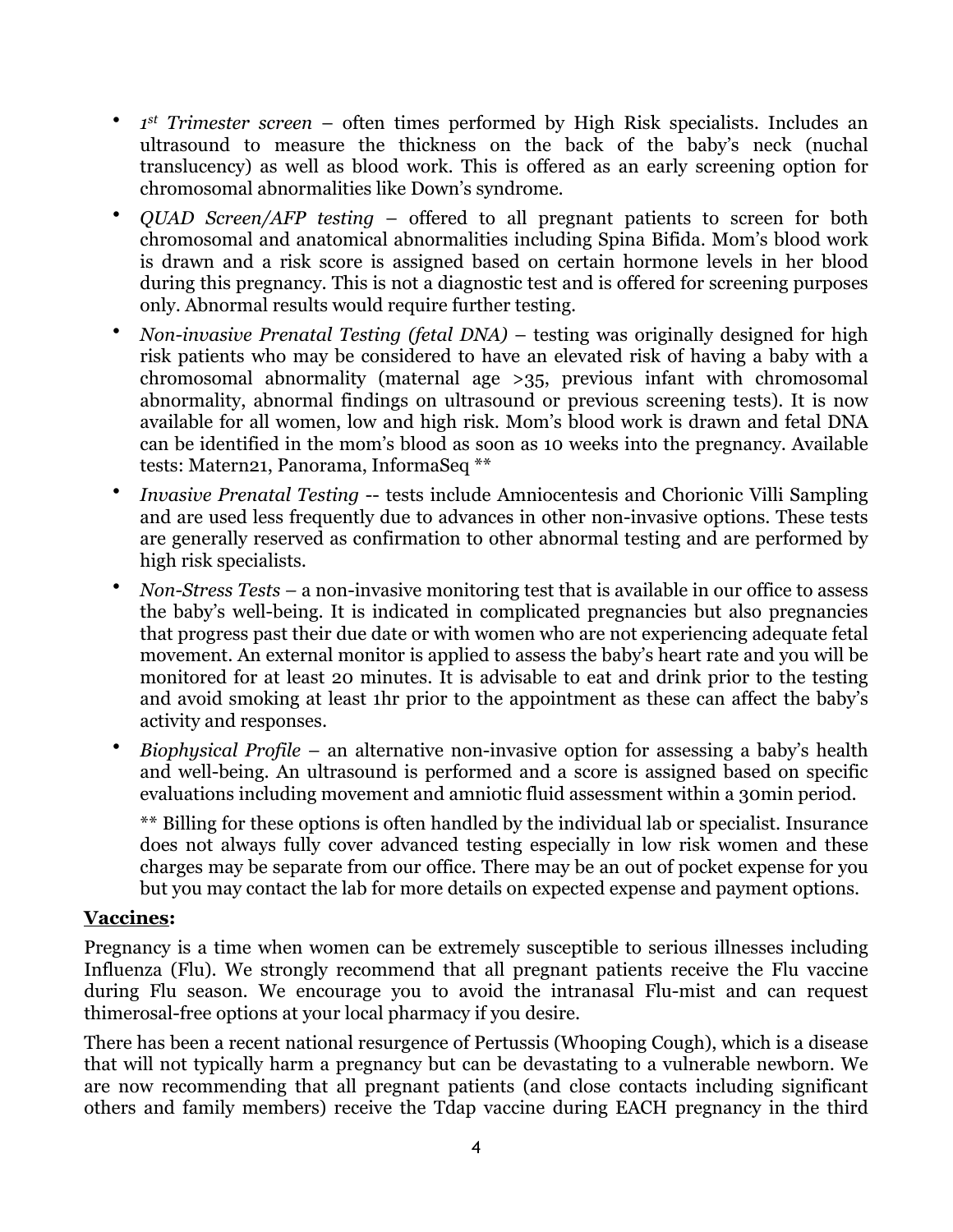trimester. The hopes is that protective immunity will be passed to the infant during those first few critical months until they are old enough to be vaccinated.

If necessary, it is ok to have Tuberculosis testing during pregnancy. Specifically, please avoid MMR, Gardasil, Varicella and Zoster vaccinations during pregnancy. Don't hesitate to ask about any other specific vaccines that you may need in special circumstances during your pregnancy.

## **WHAT TO EXPECT: COMMON DISCOMFORTS**

**Nausea and Vomiting:** although very common, can be very bothersome and sometimes worrisome. Often times called "morning sickness" but can occur at any time of the day and is related to hormonal changes in your body associated with the pregnancy

- Treatment: an empty or too full stomach can illicit nausea and a vicious cycle of not wanting to eat, which can often times make symptoms worse. Remember to eat small frequent meals, especially in the first trimester and that staying hydrated is the most important part. Try bland, dry foods like cereal, toast or crackers, especially first thing in the morning. You can also add Vitamin B6 (25mg twice a day) or Pepcid (20mg daily) to help ease your stomach. There are additional prescription medications that you may discuss with your physician if necessary. Know that symptoms typically improve after the first trimester.
- When to worry: if you are unable to keep any food or liquid down for >24-48hrs, we worry about dehydration and associated electrolyte changes.

**Fatigue:** your body is requiring a lot of energy to sustain major changes and due to the hormonal changes, you may feel excessively tired. Again, it usually improves after the first trimester.

- Treatment: rest, hydration and proper nutrition. Give yourself a break, you're going through a lot!
- When to worry: excessive fatigue, feeling tearful or unmotivated to do what normally excites you, please discuss with your physician.

**Frequent Urination:** this is due to one of the many physiologic changes that is occurring in your body. You may notice an increased sensation to urinate early on due to the hormonal effects on your kidneys and later in pregnancy due to increased pressure on your bladder.

- Treatment: don't fight it, continue to drink lots of water and stay well hydrated
- When to worry: if you are experiencing burning or itching with urination, please notify your physician as you could have an infection that requires treatment.

**Heartburn:** as a result of the hormonal changes, food can sit in your stomach longer, the normal protective mechanisms to prevent reflux may be blunted and then a large uterus can compress on the stomach, causing many women to experience a burning sensation in the upper middle portion of their stomach.

• Treatment: eat small frequent meals, remember to always eat at least 60 minutes prior to lying down. Avoid greasy, spicy meals. You may use Tums, Rolaids, Maalox or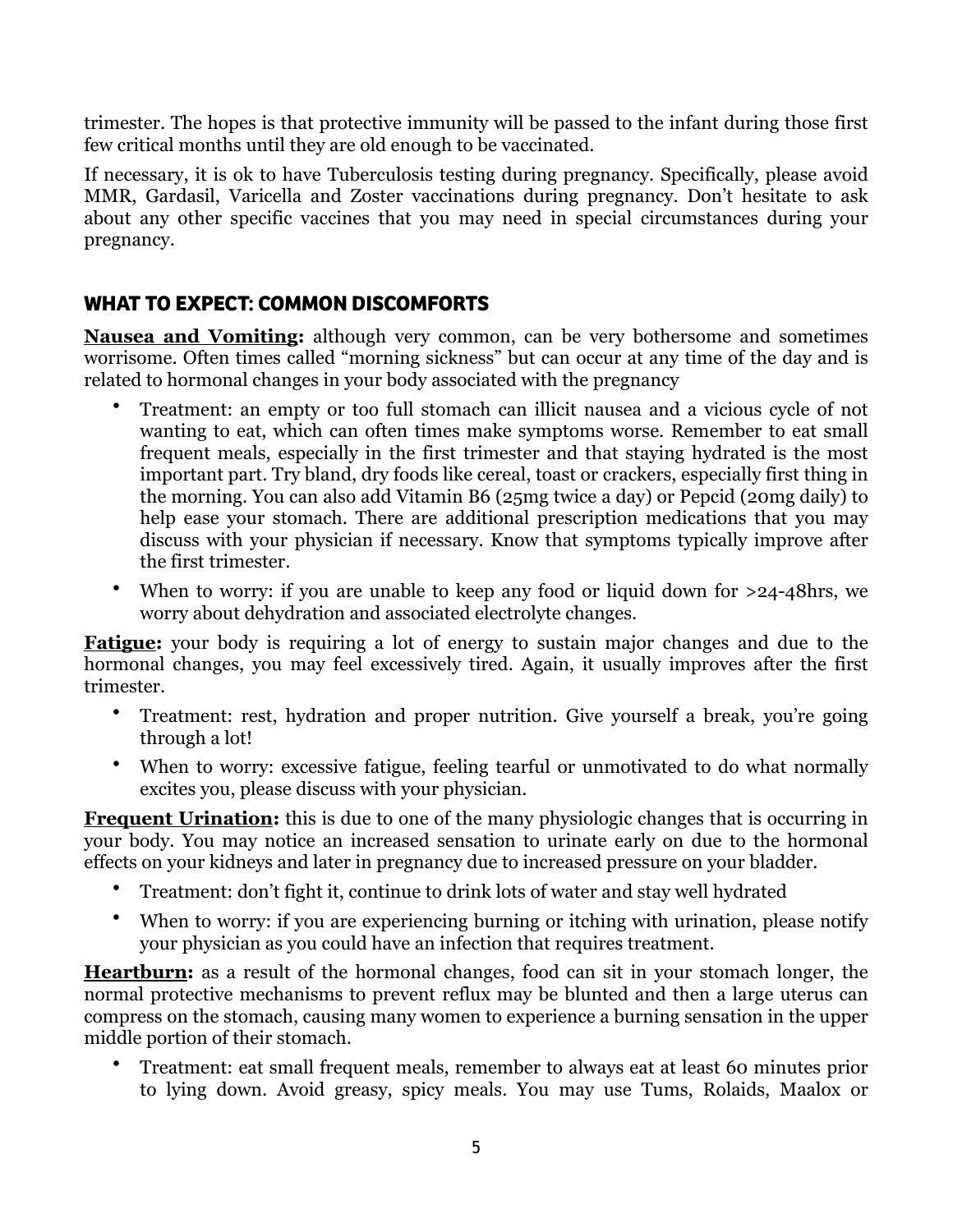Mylanta if you experience occasional discomfort. If you are having regular symptoms, try Pepcid and speak with your physician.

• When to worry: if you experience persistent pain, difficulty breathing or pain radiating to other areas of your body

**Constipation:** hormonal fluctuations can cause slowing of your GI tract and constipation can be very common, especially in the first trimester and with breastfeeding.

- Treatment: HYDRATION. Try adding fruits and vegetables, including dried fruits such as apricots, raisins and prunes. You want to be careful about adding too much fiber too quickly (ie Metamucil) as it can initially make bloating symptoms worse. You may take as stool softener daily (ie Colace) and Miralax as needed. If you have not had a bowel movement in a few days, try Ex-Lax, Milk of Magnesia or even a Fleets enema.
- When to worry: if you experience nausea or vomiting with constipation or have not had a bowel movement in 3-5days.

**Hemorrhoids:** you will notice swelling in many parts of your body, especially the "lowest" points due to compression from your growing uterus. Hemorrhoids are enlarged, engorged veins near the rectum that can be painful, itchy or sometimes bleed

- Treatment: avoid constipation or straining. You may use Tucks pads or Preparation-H. You may also notice that they are worse at the end of the day after standing/sitting all day and that laying on your left side can help alleviate some of the pressure.
- When to worry: if they become very painful, hard or protrude from your rectum.

**Headaches:** very common, especially in the first trimester

- Treatment: Tylenol (acetaminophen), caffeine (small amounts) and rest. It is not uncommon for expecting moms that cut caffeine from their lives to experience a "withdraw" headache. Remember, small amounts have been proven to be safe so having a small pop/soda, iced tea or coffee can help with these annoying headaches.
- When to worry: persistent or new onset of headaches later in pregnancy or associated visual changes or weakness

**Insomnia:** the rapid physical and mental changes can be a recipe for poor sleep during pregnancy.

- Treatment: creating a relaxation routine and avoiding meals or caffeine prior to bedtime can be helpful. You may use a body pillow for comfort or try Benadryl/Unisom as needed to help you rest. Remember, some of these medications can leave you a bit drowsy the next day, so try for the first time over the weekend and make sure you have someone else at home if you have small children.
- When to worry: if you are unable to sleep or rest for multiple days or are having difficulty staying awake during routine activities like driving your car.

**Spotting:** your cervix will go though many changes and can become friable and more easily irritated. It can be very common to notice spotting associated with intercourse or cervical exams.

• Treatment: none, put on a pad to monitor for severity.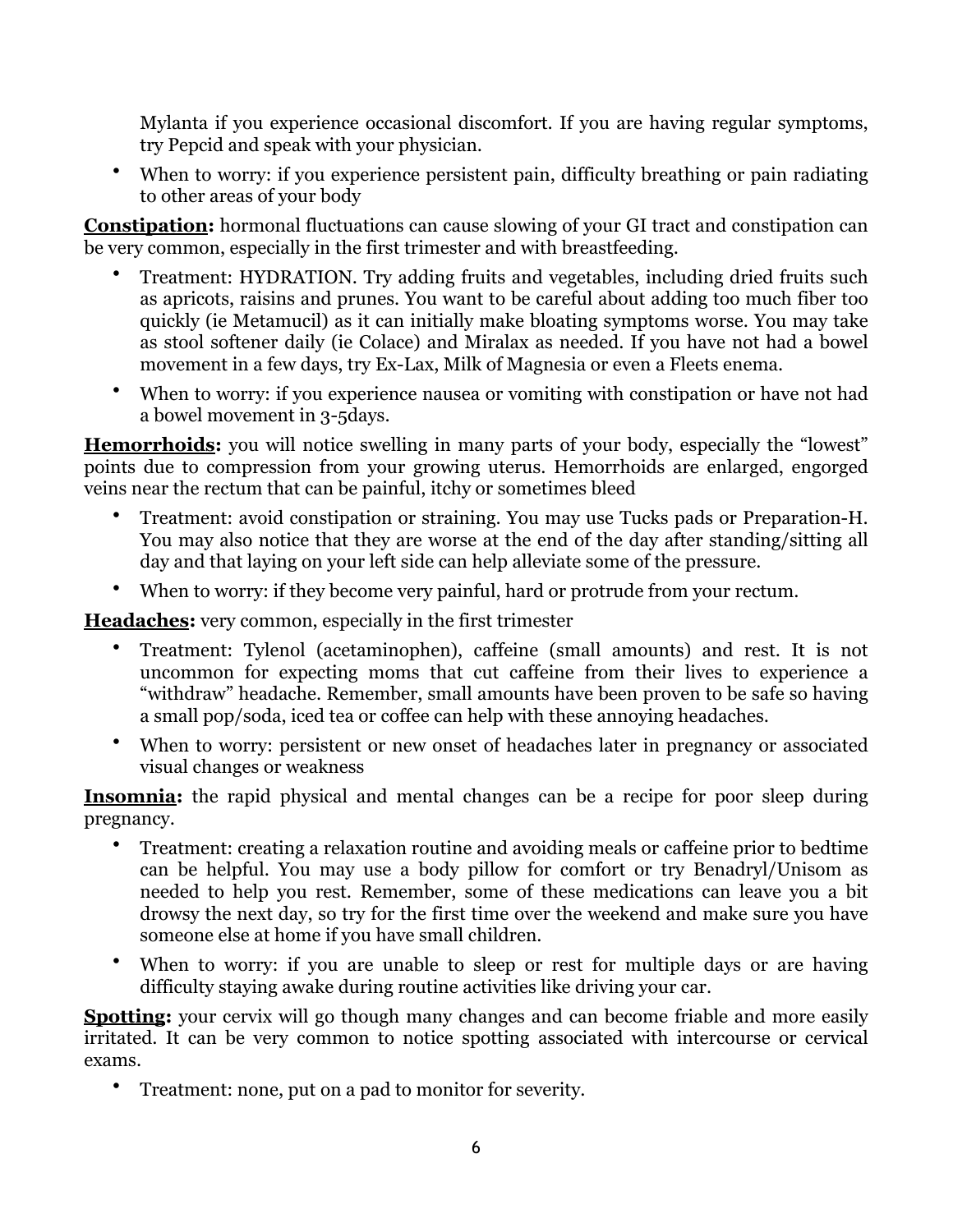• When to worry: bleeding like a period or associated pain/abdominal tightening is not normal and should prompt an immediate phone call.

**"Round Ligament Pain:"** as the uterus rapidly grows and stretches, so do attached ligaments. There is a ligament attached to the top, front of the uterus that travels though the inguinal canal (common site of hernias especially in men) then ultimately attaches to the vagina. It is very common to experience occasional sharp, stabbing pains on one side or another, starting around 20 weeks. Typically the pains resolve after only a few moments and are not uncommon to experience with movement or in the middle of the night as you roll over.

- Treatment: try lying on your side and bringing your knees to your chest. You may try Tylenol or a low setting heating pad but know they will typically improve on their own over time.
- When to worry: severe pain, especially associated with bleeding, increased discharge or leaking of fluid

**Fever, Coughs, Colds and Allergies:** the hormonal fluctuations can also affect the immune system as well as cause swelling of the lining of your mouth, nose and throat during pregnancy. It is not uncommon to notice more stuffiness, drainage and possibly even snoring.

- Treatment: staying hydrated. You may try sleeping with a humidifier, using Vicks VapoRub or saline nasal rinses (Ocean or Ayr) as first line treatments to alleviate symptoms. Depending on which symptom is most bothersome, it is ok to use Claritin/ Zyrtec/Benadryl (loratadine, cetirizine, diphendyramine) for drainage or allergy symptoms, Sudafed (pseudoephedrine) for severe congestion, Robitussin (guaifenesin) for coughs and Tylenol (acetaminophen) for aches/pains/fevers.
- When to call: persistent symptoms, fever over 101<sup>°</sup> or flu like symptoms. We will often times prescribe a specialized anti-viral medication to minimize the effects of the flu if we are concerned you have been exposed during pregnancy.

# **WHAT TO EXPECT: MAINTAINING YOUR REGULAR ACTIVITIES**

**Rest:** Although it may be difficult to rest due to other life demands or discomfort, it is important to allow ample time every day to rest. Try to rest on your left side, use body pillows to provide additional support and avoid lying flat on your back if able.

**Work:** Most women experiencing a healthy pregnancy can successfully work until delivery, as long as their work is not extremely strenuous and does not involve exposure to toxic chemicals. If you experience complications with your pregnancy, modifications may be recommended. It may be helpful to wear compression stockings if you have prolonged periods of sitting or standing, to improve blood flow from your legs, maximize energy levels and minimize leg swelling.

**Travel:** You may travel during pregnancy up until 36 weeks, when we generally recommend staying close to home. If your pregnancy is considered to be high risk, please check with your physician for their traveling recommendations. Remember to wear a safety belt with a shoulder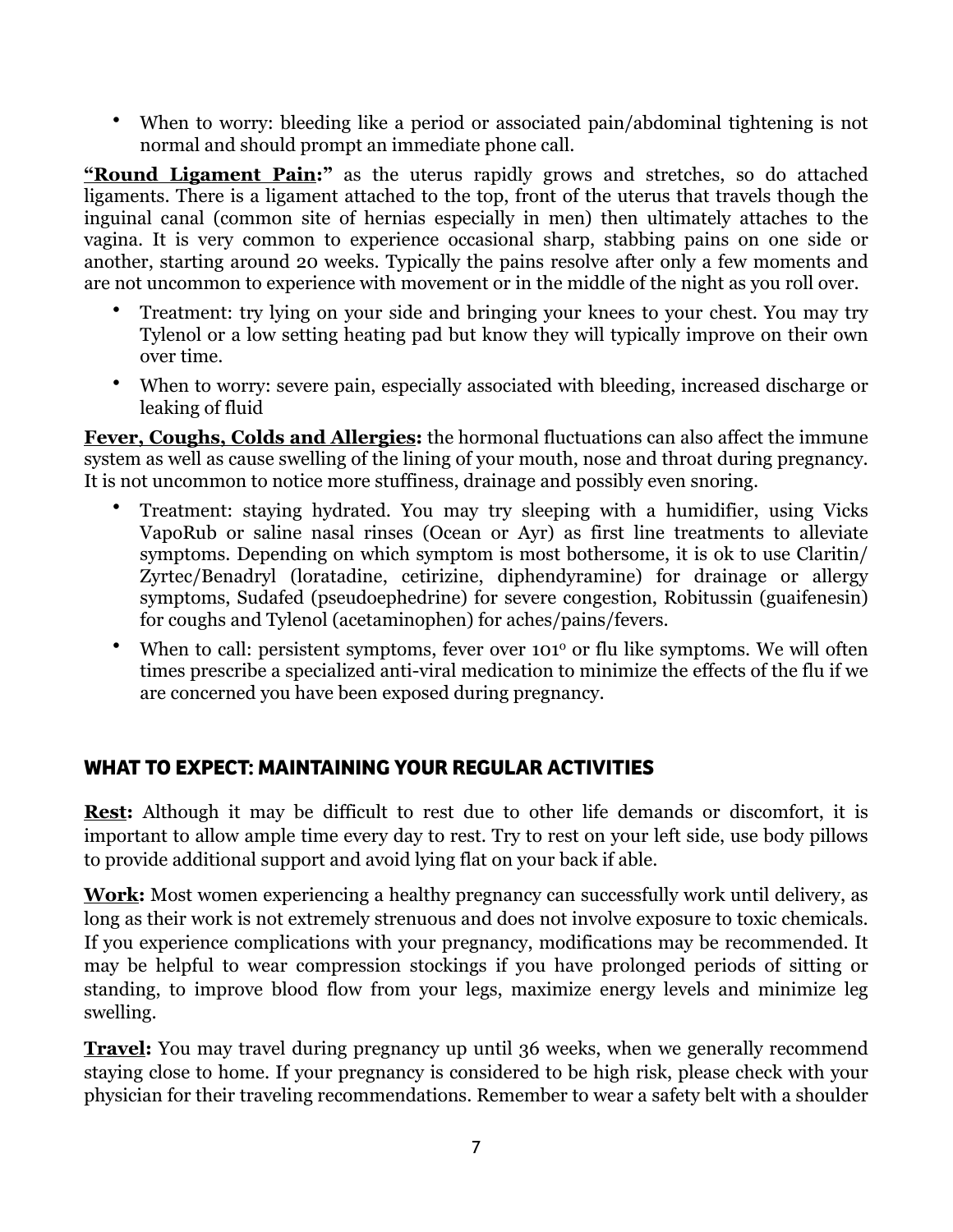harness and lap belt, fastening the belt on your lap under your baby. Try to stop every 1-2 hours to stretch, walk and empty your bladder. Pregnancy can increase your risk for blood clots and prolonged travel can increase that risk further. Periodically moving around or pumping your legs/feet can decrease that risk.

**Exercise:** We are big advocates of exercise during pregnancy and the many physical and mental benefits that it can provide. In general, pace yourself and you will likely be able to continue your current exercise program. Remember, you are breathing and pumping for two. Avoid strenuous activities, heavy lifting or any sports that are at high risk for falls or trauma to your abdomen (ie soccer, skiing, boxing and horseback riding). Physically, it can optimize a healthy pregnancy weight, alleviate some of the musculoskeletal aches and pains, minimize the risks of pregnancy related diseases such as pre-eclampsia and gestational diabetes as well as help tolerance of labor and expedite recovery afterwards. Exercise can also be a wonderful mental release and can help with feelings of anxiety, stress or depression as well.

**Sexual Activity:** With most routine pregnancies, it is ok to continue to have sexual intercourse. You may need to adjust and experiment with positioning as the pregnancy progresses to ensure comfort. Due to the many physiologic and anatomic changes that occur, you may experience associated spotting and cramping. Heavy bleeding, like a period, is not typical and you should contact your physician immediately. There may be times when your physician will discourage intercourse such as pregnancies that are at an increased risk for preterm labor or concerns for abnormal vaginal bleeding. Remember to continue to protect yourself from sexually transmitted diseases as they may be passed to your baby.

**Dental Care:** It is fine to have routine cleaning, maintenance and necessary procedures. Novocain is routinely used during dental work and is considered safe during pregnancy. Try to avoid elective x-rays if possible, if they are necessary, please wear the protective apron.

**Personal Care:** Due to the hormonal fluctuations, you may notice an increase in perspiration as well as vaginal discharge. Avoid taking extremely hot showers or baths as the hot temperature may make you feel lightheaded and dizzy and can potentially be harmful to your baby. Use mild soaps without perfumes and dyes as your skin may be more sensitive during the pregnancy. Avoid douching and fragrant soaps as these can actually increase discharge and lead to other infections. There are very limited studies that document safety of many common beauty practices including the use of hair dyes, manicures/pedicures, facials and massages. They are generally considered safe but caution is advised to ensure they are being performed in well ventilated, clean environments. You may choose to avoid all of these luxuries in the first trimester. When having your hair dyed, consider highlights versus overall color as this will minimize contact of the chemicals and dyes with your scalp. When enjoying a massage, choose a masseuse who specializes in prenatal massages and will optimize safe positioning. Please avoid any skin care products that contain Retinoic Acid, as there is concern for harmful effects to your baby due to the high levels of Vitamin A. In regards to sunscreen and sunbathing, remember that your skin will be much more sensitive to the sun and more likely to burn. We recommend wearing sunscreen to avoid UVB rays and avoid skin damage. Our biggest concern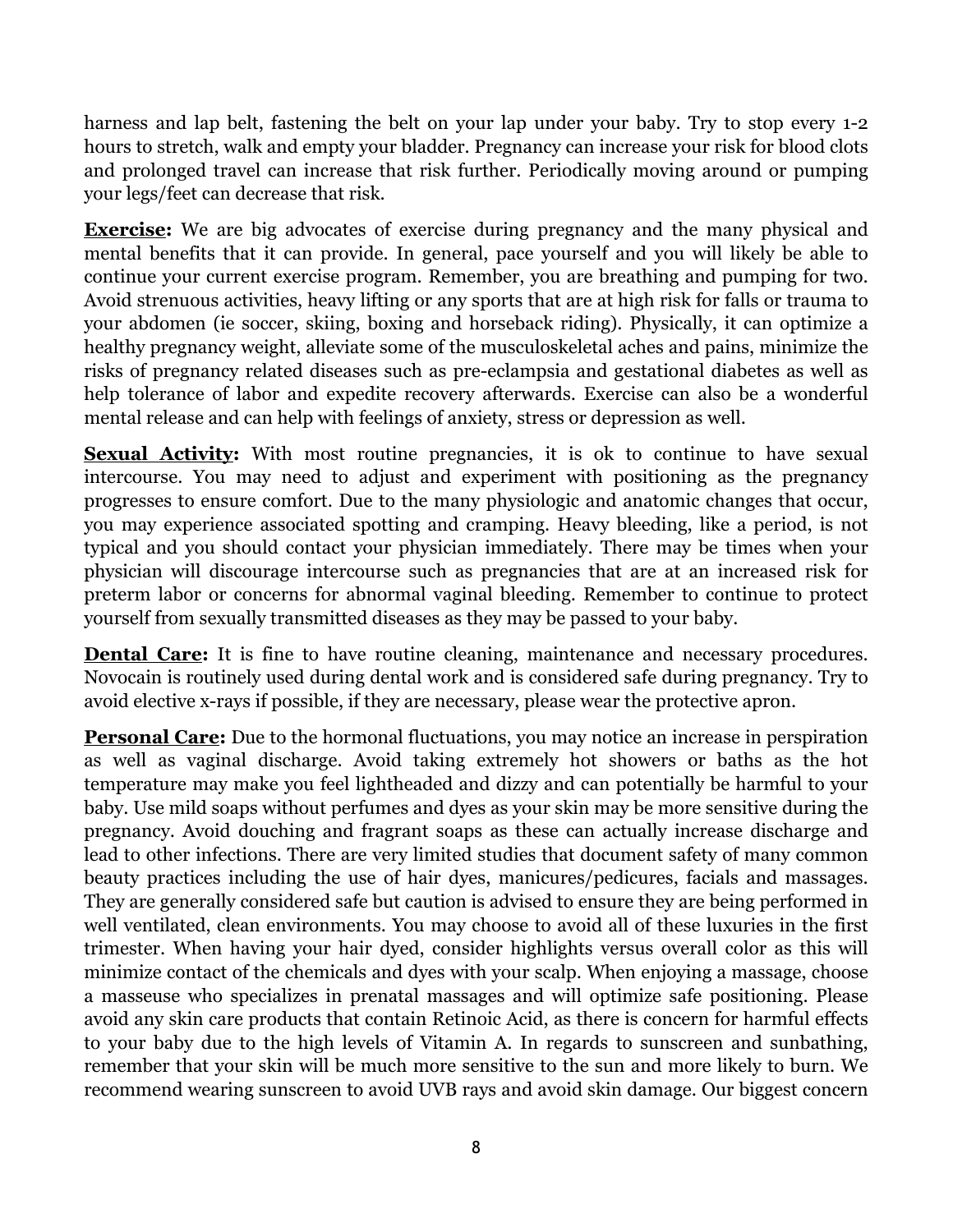with sunbathing is becoming dehydrated and overheated, remember to drink plenty of water and rest in the shade if possible.

## **WHAT TO EXPECT: HEALTHY WEIGHT GAIN AND NUTRITION**

A well balanced diet, appropriate nutrition and exercise can help you maintain a healthy weight and optimize not only the health of you and your baby but also the outcome of your delivery. The average weight gain for a woman of normal weight is 25-35 pounds. We recommend underweight women gain slightly more (28-40lbs) and overweight women gain slightly less (11-25lbs). Try not to focus on the numbers, it is often times difficult for women to watch their bodies change at such rapid rates. Focus on health and optimizing your pregnancy and know it is a temporary change. Also remember that you really only need an extra 300 calories a day to support a full term pregnancy. Excessive weight gain during a pregnancy can increase the risk for developing complications such as gestational diabetes, elevated blood pressure, large infants and ultimately increase the risk for cesarean delivery. Every pregnancy gains weight at different times but typical weight gain is 0.5-1lb per week the last trimester. During a typical full term pregnancy, weight gain is distributed as follows: 7-8lbs for the baby, 6-8lbs of fat stores, 3-4lbs of increased blood volume, 2-3lbs of water weight, 2lbs of amniotic fluid, 1-3lbs due to breast enlargement, 2lbs due to uterine enlargement and 1-2lbs related to the placenta.

In general, try to eat a well-balanced diet full of fruits, vegetables, proteins, dairy and healthy grains. If you experience unusual cravings, please notify your physician.

**Vitamins:** We encourage that you are taking a prenatal vitamin with at least 400mg of folic acid, ideally beginning prior to pregnancy though the postpartum period. There are many options for vitamins and bottom line, the best prenatal vitamin is the one you remember to take. Over the counter vitamins will supply all the appropriate nutrients although prescription vitamins are also available upon request. You will also notice that many prenatal vitamins offer additional DHA. DHA is an omega fatty acid (fish oil) that is proposed to be beneficial for brain and eye development. It is not uncommon to become slightly anemic during pregnancy and supplemental iron may be recommended. Be cautious with iron as it can worsen constipation so always remember to take with a stool softener.

**Hydration:** Pregnancy increases your metabolic demands and fluid requirements and it is extremely important to stay well hydrated during pregnancy. Try to drink at least 8-10 glasses of water a day. Dehydration is the most common cause of cramping and can lead to many annoyances such as swelling and dizziness.

**Caffeine:** It is not necessary to completely eliminate caffeine but we do recommend that you decrease your intake to less than 300mg per day. Excessive caffeine has been associated with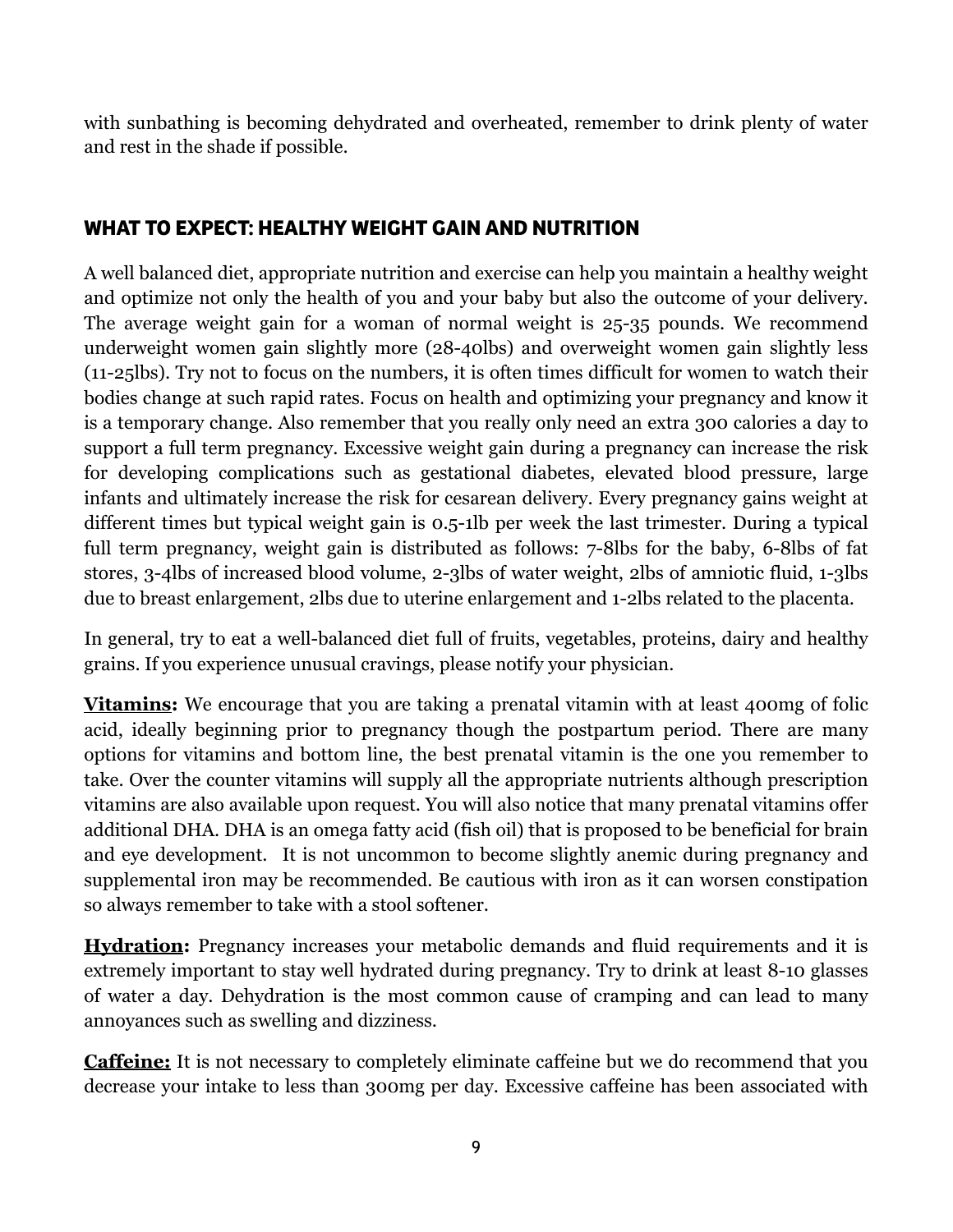an increased risk of miscarriage, preterm labor and small infants. As a reference, a typical cup of coffee (home brewed) contains 80-100mg, latte 60-150mg, iced tea 40-50mg and soda/pop 40-50mg. Starbucks coffee contains nearly 300mg!!

**Alcohol:** We recommend avoidance of alcohol during pregnancy as it has been directly liked to fetal malformations, growth restrictions and mental retardation. There has never been a documented safe amount.

**Smoking:** Cigarette smoking has been associated with many complications of pregnancy including miscarriage, preterm labor, small infants, placental abnormalities and ultimately stillbirth. We strongly recommend minimizing and ideally avoiding all tobacco use during pregnancy.

**Seafood:** You should be cautious about eating large fish that typically dwell in the deep ocean waters and are associated with higher levels of methylmercury. Mercury is a metal that can be harmful to your baby. You should avoid fishes such as swordfish, shark, mackerel or tilefish. You may eat up to 12oz of seafood a week that is associated with lower mercury content such as shrimp, canned tuna, salmon and catfish. Be cautious about Ahi or Yellowfin Tuna as those large fish unfortunately have higher mercury levels. Also be cautious about sushi with raw fish. We generally recommend choosing options with cooked foods such as shrimp, crabmeat or vegetables.

**Foods associated with Listeria:** Listeria is bacteria that can cause a flu like illness from consumption of contaminated food. Illness from this bacteria is 13x more common during pregnancy and can be very harmful to your baby. It is recommended that pregnant women avoid foods associated with higher risk of contamination such as cold deli meat, hotdogs, unpasteurized cheeses (soft cheeses such as brie, feta, gorgonzola, blue cheese and queso) and unwashed raw fruits and vegetables. Fortunately listeria is very sensitive to heat and typically transmission can be minimized by heating food to a "steam." Please contact your physician if you have concerns for exposure. In general, it is recommended that you be very cautious about washing your hands and preparation spaces, thoroughly cook meat, wash fruits and vegetables prior to consuming, avoid raw sprouts and unpasteurized dairy products.

# **WHAT TO EXPECT: PREPARING FOR DELIVERY**

**Birth Plans:** Our birth plan for you: "Have a healthy pregnancy with a healthy mom and a healthy baby." In general, how you want to experience your pregnancy and delivery is up to you as long as we can ensure everyone is healthy. If you have particular wishes regarding your delivery, please write down your requests and we can review and agree upon your desires ahead of time.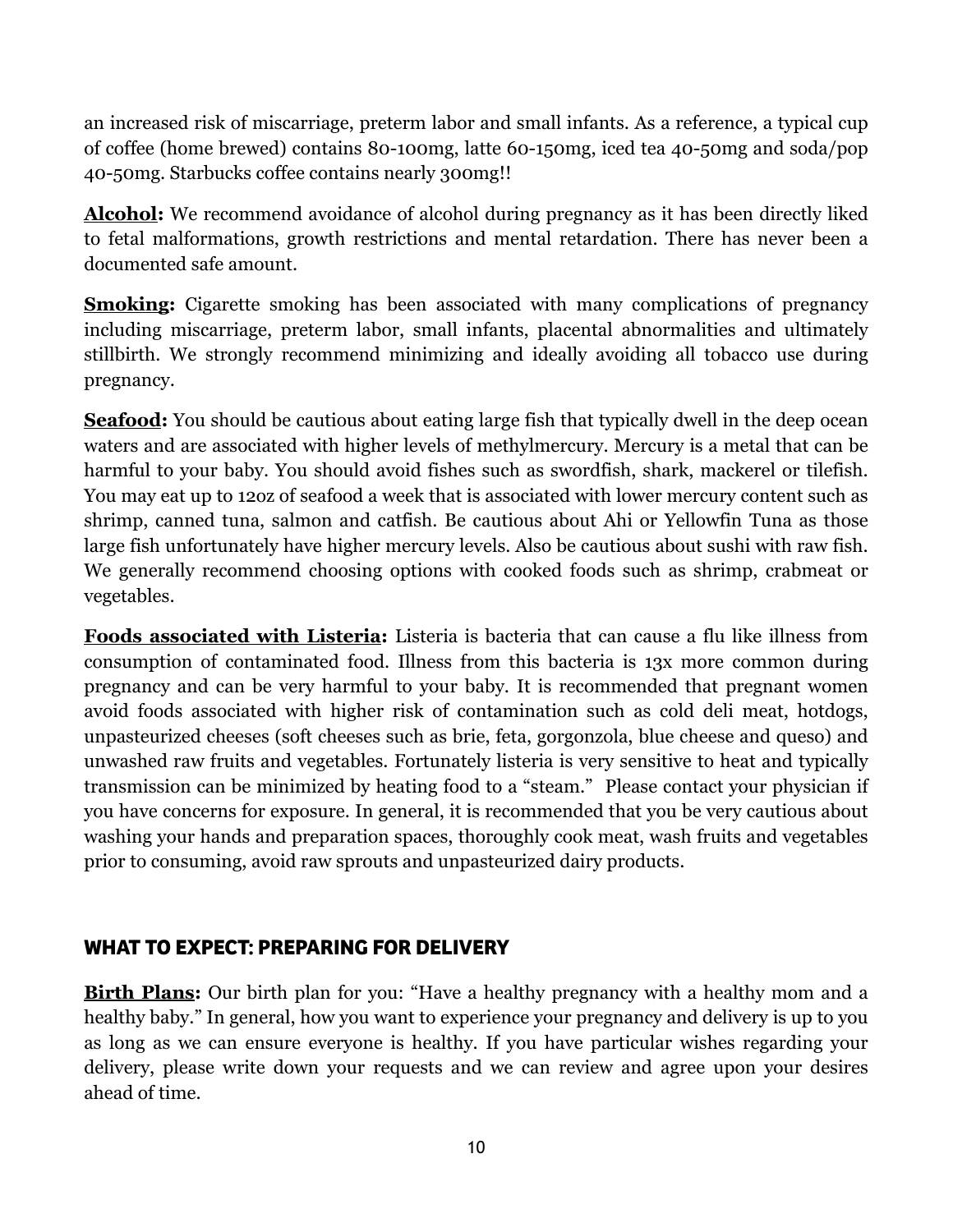**Preparation Classes:** Local hospitals offer many classes that will help you prepare for this new, exciting phase in your life including: childbirth, basics of baby care, breastfeeding and big brother/big sister classes. We strongly recommend that you take advantage of a hospital provided tour of the maternity and nursery units so that you may familiarize yourselves with what to expect and where to go when the big day comes!

**Pediatrician:** You should plan on finding a pediatrician for your newborn prior to delivery although it is not necessary that they come to the hospital. Once you choose your pediatrician, please call their office and ensure they are taking new patients. They will place you on a waiting list until your baby is born. It is important that you have follow up care established so your baby can be seen within the first week after birth. While in the hospital, neonatologists will be available to provide care for both the well-babies in the nursery as well as newborns requiring special care in the NSCU. All of the local hospital's NSCUs are run by Nationwide Children's Hospital and are Level III units.

**Circumcision:** Circumcision is offered to male infants soon after delivery, usually within the first 24-48hrs after birth. It is performed by the Neonatologists at the hospital. Ultimately, this often times comes down to patient's preferences and is an elective procedure. There are many potential benefits including reduced risk of urinary tract infections, some cancers including penile cancer and cervical cancers in their partners and infections including HIV and sexually transmitted diseases. This can be discussed in greater detail with your pediatrician.

**Pain control options:** During labor, there are many options for pain control including natural modalities such as ambulation, birthing balls and warm showers. You may also elect for medical options such as IV pain medicine (nubain) or regional anesthetic such as an Epidural or Spinal anesthesia. You do not have to make a decision ahead of time and can elect for which ever pain modality is right for you when that time comes.

**Packing your bag:** You do not need anything to have a baby, we will provide everything you will need to ensure a healthy delivery. You may want to consider bringing music or other forms of distraction, as labor can sometimes be a long process. While packing for after the delivery, you may want to bring items that will make you feel comfortable and at home. Consider packing your own toiletries, pajamas etc. Your baby will need a car seat to go home in and possibly a cute "travel" outfit.

**Induction vs Spontaneous Labor:** In uncomplicated pregnancies, spontaneous labor typically is the best option. It is usually a faster, less painful labor with a higher chance for a vaginal delivery. With that being said, the placenta has a life span and prolonging a pregnancy until spontaneous labor is not always the best option. We typically encourage spontaneous labor but do offer elective inductions in appropriately selected patients. Induction may be recommended in complicated pregnancies well before your due date to ensure the health and well-being of all involved but this will be discussed by your physician in detail on an individual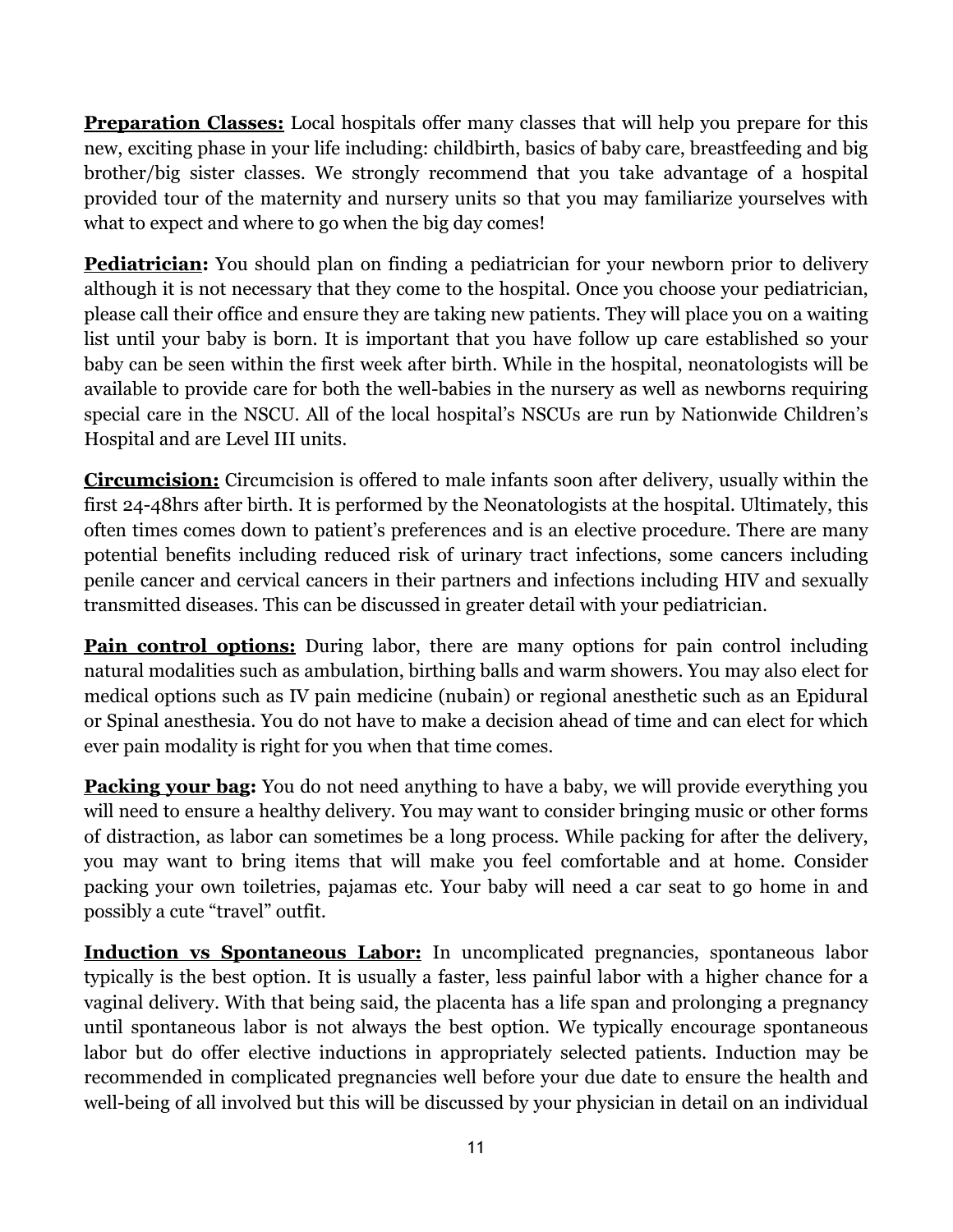basis.

**When to call:** When you have questions! If you begin to experience:

- vaginal bleeding
- leaking of fluid
- regular painful contractions
- decreased fetal movement
- persistent headache or blurred/changes in vision
- extreme swelling of face or extremeties
- exposure to chicken pox (varicella) or fifth's disease (parvovirus)
- fever >101 degrees
- severe nausea or vomiting, unable to tolerate food or liquids for >24hrs

Please call the office **(614-759-6200)** for further recommendations. If you feel your symptoms are an emergency, immediately call 911 or go directly to the closest hospital if you are able. Labor ensues when you have contractions that are both in a regular frequency and strong enough to cause your cervix to dilate. If you begin to experience discomfort/tightening, first drink a large glass of water and rest. Labor will not slow with hydration and rest. If the contractions continue to progress, please call.

# **WHAT TO EXPECT: AFTER DELIVERY**

**Breastfeeding:** The person that tells you that breastfeeding was "easy" was likely not telling you the entire story. The truth is, this is a wonderful process but it is hard work. Breastfeeding has many documented benefits for your infant including decreased rates of chronic illness (diabetes, obesity, etc), allergies and provides important immunity and protection to your newborn. There are also many maternal benefits including decreased rates of breast and ovarian cancer and not to mention, expedited postpartum weight loss. Most women find that after the first week or two, they feel comfortable with breastfeeding and genuinely begin to enjoy it. Every infant is different and there are many supportive options available for you if needed, including immediate lactation support while in the hospital. We are more than willing to assist in any way necessary.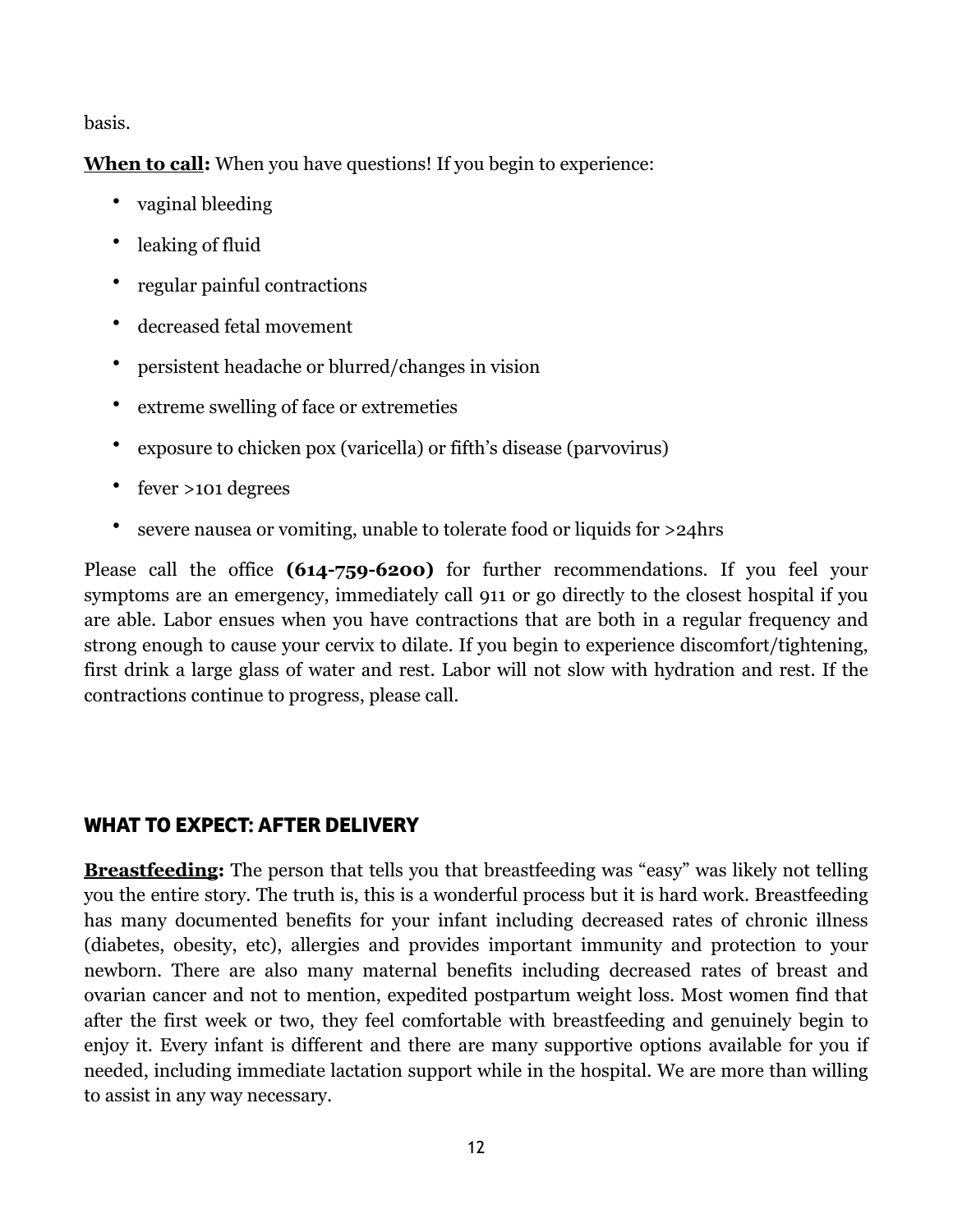**Bleeding:** It is common to experience intermittent vaginal bleeding for up to six weeks postpartum. You may notice an increase in bleeding associated with breastfeeding and more activity. Please refrain from using tampons until you have your first normal period after delivery. If you are having bleeding past six weeks or filling a pad in one hour, please call our office for further evaluation.

**Postpartum Blues vs Depression:** Among the many changes that you will experience in a short period of time including alterations in your sleep schedule and learning how to care for a newborn, your hormones will also abruptly drop. It is very common for women to experience temporary postpartum blues within the first few days after delivery. If you are having difficulty sleeping, feel extremely tearful/sad/guilty/overwhelmed or have thoughts of harming yourself or others, please contact the office immediately for assistance. Up to 15% of women will experience depression associated with pregnancy. Medical and therapeutic treatments have proven to be very helpful for many women and can be discussed in more detail with your physician if necessary.

**Birth Control:** There are many options for postpartum contraception including pills, silicone rings, injections, IUDs and implants. Some options can be used immediately after delivery and others we recommend waiting till you're at least 6 weeks postpartum. Exclusive breastfeeding is typically a form of contraception however is not perfect and some options may be safe to use in conjunction for maximal protection. These options will be reviewed at your follow up appointment

**Follow up Appointments:** We typically like to see postpartum patients 6 weeks after a vaginal delivery and 4 weeks after a cesarean delivery. Please call the office after you are discharged from the hospital to schedule your follow up appointment.

# **QUICK GUIDE: Pregnancy DO's and DONT's**

- •No heavy lifting (over 25 pounds)
- •No smoking tobacco, drinking alcohol or using illicit drugs
- •Do not change cat litter box
- •No douching or tampons
- •No elective x-rays. It is ok to have necessary dental work or fillings done with Novocain
- •No hot tubs, saunas, or whirlpools

**Foods**- avoid raw eggs and be sure meat is cooked well. Be cautious of foods that have an increased association with Listeria such as cold deli meat, unpasteurized/soft cheeses and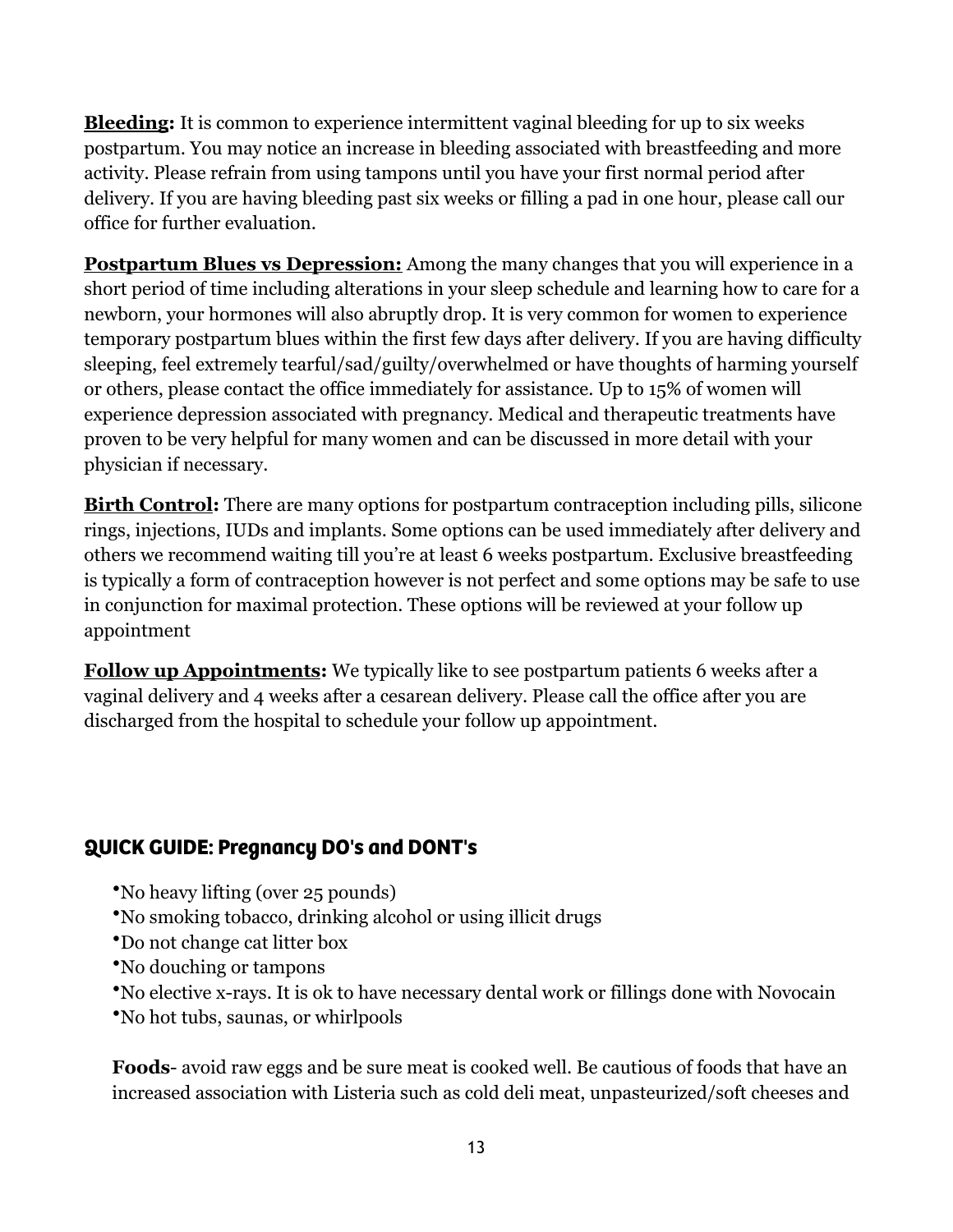unwashed fruits/vegetables.

**Caffeine**- it is encouraged to minimize caffeine intake but not necessary to completely eliminate caffeine from your life. We recommend keeping consumption to less than 300mg per day.

**Exercise**- continuation of pre-pregnancy regimen probably OK-ask first please. Walking, jogging, elliptical, swimming, stationary bikes are generally safe. Stay hydrated and pace yourself.

**Hair Dyes**-most hair dyes do not make direct contact with the scalp thus absorption is minimal.

**Painting**- be sure area is well ventilated. Be cautious with squatting, bending over and standing quickly, you may feel dizzy and lightheaded easily. Pace yourself.

**Medications** – most over the counter meds are safe in pregnancy. PLEASE AVOID IBUPROFEN or ALEVE. For specific ailments, these medications are considered safe and ok to use:

- **Aches and pain**: Tylenol (acetaminophen)
- **Allergies/Congestion**: Claritin/Zyrtec, Flonase, Mucinex, Sudafed or Benadryl
- **Antibiotics**: Ampicillin/Amoxicillin, Keflex/Omnicef, Macrobid
- **Acid Reflux**: Tums, Rolaids, Mylanta, Maalox, Pepcid
- **Nausea**: Vitamin B6, Unisom, Pepcid, Sea-Bands, Ginger
- **Diarrhea**: Imodium, Kaopectate
- **Constipation**: Colace, Metamucil, Miralax, Dulcolax, Milk of Magnesia or Fleets Enema
- **Hemorrhoids**: Tucks pads, Preparation-H, Anusol
- **Prescription Drugs**: will be reviewed and individually discussed by your physician

# **RESOURCES**

- **Columbus Metropolitan Obstetrics and Gynecology** 
	- o (614)759-6200
	- o Fax: (614) 759-6443
	- o columbusmetroobgyn.com